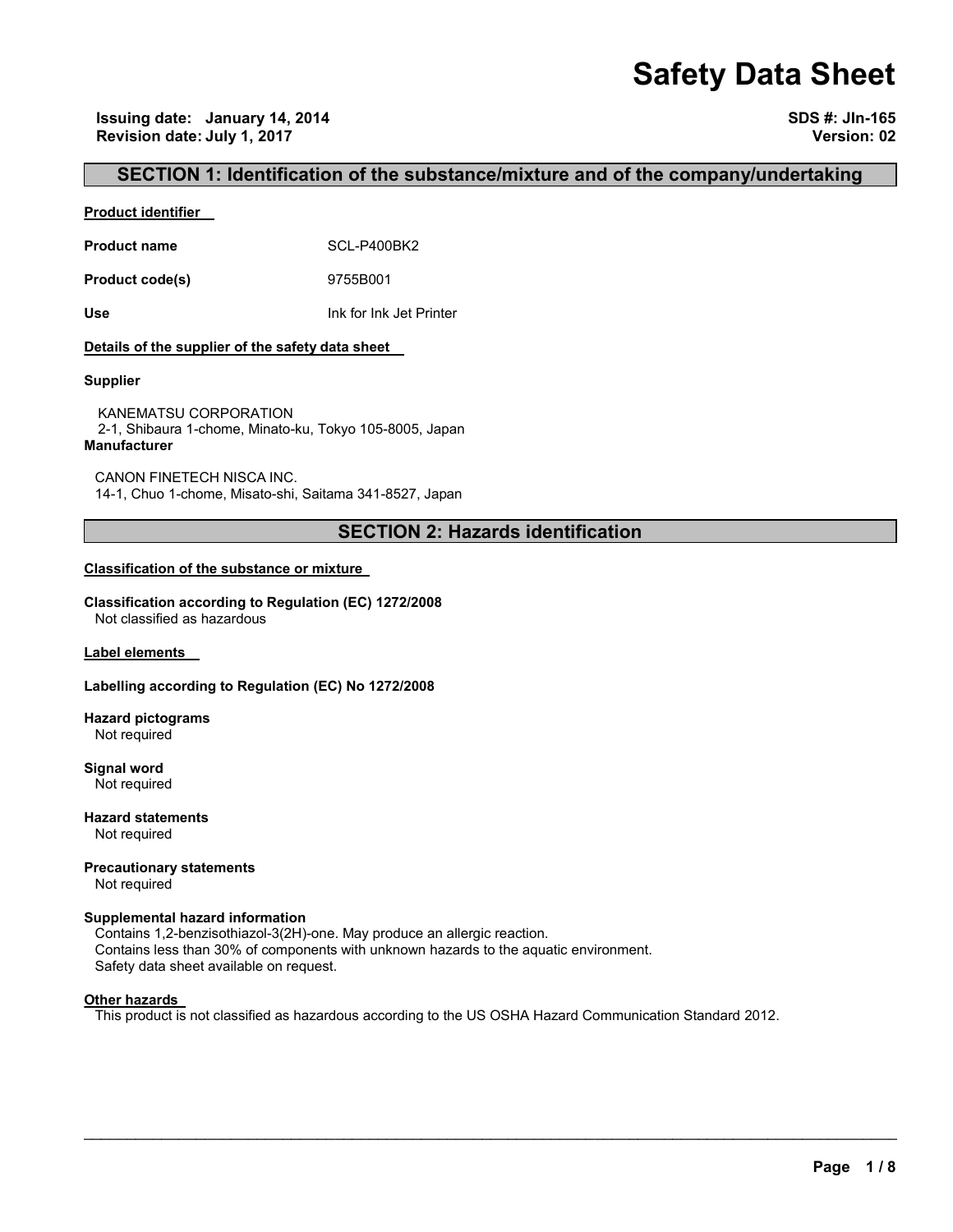# **SECTION 3: Composition/information on ingredients**

 $\mathcal{L}_\mathcal{L} = \{ \mathcal{L}_\mathcal{L} = \{ \mathcal{L}_\mathcal{L} = \{ \mathcal{L}_\mathcal{L} = \{ \mathcal{L}_\mathcal{L} = \{ \mathcal{L}_\mathcal{L} = \{ \mathcal{L}_\mathcal{L} = \{ \mathcal{L}_\mathcal{L} = \{ \mathcal{L}_\mathcal{L} = \{ \mathcal{L}_\mathcal{L} = \{ \mathcal{L}_\mathcal{L} = \{ \mathcal{L}_\mathcal{L} = \{ \mathcal{L}_\mathcal{L} = \{ \mathcal{L}_\mathcal{L} = \{ \mathcal{L}_\mathcal{$ 

| <b>Chemical name</b>                | <b>CAS-No</b> | <b>REACH</b><br><b>Registration No.</b> | Weight %  | <b>Regulation (EC) 1272/2008</b>                                               |                                      | Note to other hazards |
|-------------------------------------|---------------|-----------------------------------------|-----------|--------------------------------------------------------------------------------|--------------------------------------|-----------------------|
|                                     |               |                                         |           | <b>Classification</b>                                                          | <b>H-statement</b>                   |                       |
| Carbon Black                        | 1333-86-4     | Not available                           | $1 - 5$   | None                                                                           | None                                 |                       |
| Triethylene glycol                  | 112-27-6      | Not available                           | $1 - 5$   | None                                                                           | None                                 |                       |
| Glycerin                            | 56-81-5       | Not available                           | $5 - 10$  | None                                                                           | None                                 |                       |
| Ethyleneurea                        | 120-93-4      | Not available                           | $10 - 15$ | Eye Irrit. 2                                                                   | H319                                 |                       |
| 1.2-benzisothiazol-<br>$3(2H)$ -one | 2634-33-5     | Not available                           | < 0.05    | Acute Tox. 4<br>Skin Irrit, 2<br>Eye Dam. 1<br>Skin Sens, 1<br>Aquatic Acute 1 | H302<br>H315<br>H318<br>H317<br>H400 |                       |
| Water                               | 7732-18-5     | Not applicable                          | 60-80     | None                                                                           | None                                 |                       |

For the full text of the H-statements mentioned in this Section, see Section 16.

Note to other hazards: The following substance(s) is (are) marked with (1), (2) and/or (3)

- (1) Substance for which EU Occupational Exposure Limit(s) is (are) established (See SECTION 8)

- (2) PBT substance or vPvB substance under Regulation (EC) No 1907/2006

- (3) Substance listed in Candidate List of SVHC for Authorisation under Regulation (EC) No 1907/2006

# **SECTION 4: First aid measures**

### **Description of first aid measures**

| <b>Inhalation</b>                                           | If symptoms are experienced, move victim to fresh air and obtain medical advice.                                                                                                    |
|-------------------------------------------------------------|-------------------------------------------------------------------------------------------------------------------------------------------------------------------------------------|
| Ingestion                                                   | Rinse mouth. Give one or two glasses of water.<br>If irritation or discomfort occurs, obtain medical advice immediately.                                                            |
| <b>Skin contact</b>                                         | Wash with water and soap or mild detergent.<br>If irritation persists, obtain medical advice.                                                                                       |
| Eye contact                                                 | Immediately flush with lukewarm, gently flowing water for 5 minutes or until the chemical is<br>removed.<br>If irritation persists, obtain medical advice immediately.              |
| Most important symptoms and effects, both acute and delayed |                                                                                                                                                                                     |
| <b>Inhalation</b>                                           | No adverse effects are expected under intended use.<br>Over exposure to vapor or mist may cause respiratory tract irritation, cough, dizziness,<br>drowsiness, headache and nausea. |
| Ingestion                                                   | May cause abdominal pain, diarrhea, dizziness, drowsiness, dullness, headache, nausea<br>and vomiting.                                                                              |
| <b>Skin contact</b>                                         | Neither irritation nor sensitization is expected. (See SECTION 11)                                                                                                                  |
| Eye contact                                                 | May cause mild irritation. (See SECTION 11)                                                                                                                                         |
| <b>Chronic effects</b>                                      | Not identified                                                                                                                                                                      |
| None                                                        | Indication of any immediate medical attention and special treatment needed                                                                                                          |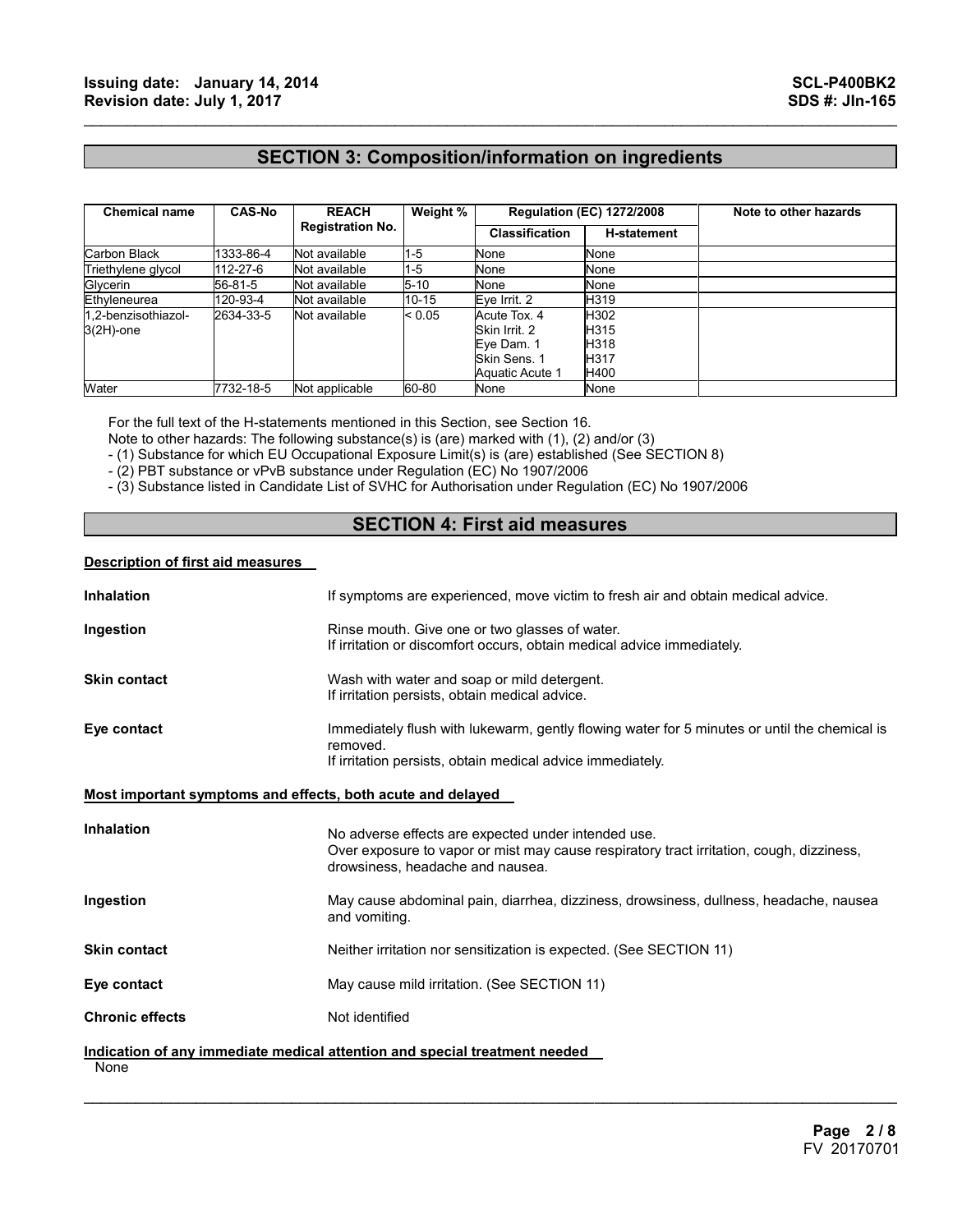# **SECTION 5: Firefighting measures**

 $\mathcal{L}_\mathcal{L} = \{ \mathcal{L}_\mathcal{L} = \{ \mathcal{L}_\mathcal{L} = \{ \mathcal{L}_\mathcal{L} = \{ \mathcal{L}_\mathcal{L} = \{ \mathcal{L}_\mathcal{L} = \{ \mathcal{L}_\mathcal{L} = \{ \mathcal{L}_\mathcal{L} = \{ \mathcal{L}_\mathcal{L} = \{ \mathcal{L}_\mathcal{L} = \{ \mathcal{L}_\mathcal{L} = \{ \mathcal{L}_\mathcal{L} = \{ \mathcal{L}_\mathcal{L} = \{ \mathcal{L}_\mathcal{L} = \{ \mathcal{L}_\mathcal{$ 

#### **Extinguishing media**

#### **Suitable extinguishing media**

CO2, water, foam or dry chemicals

# **Unsuitable extinguishing media**

None

#### **Special hazards arising from the substance or mixture**

#### **Special hazard**

None

### **Hazardous combustion products**

CO, CO2, NOx and SOx

### **Advice for firefighters**

### **Special protective equipment for fire-fighters**

None

# **SECTION 6: Accidental release measures**

### **Personal precautions, protective equipment and emergency procedures**

Avoid contact with skin, eyes and clothing. Avoid breathing vapor and mist.

#### **Environmental precautions**

Do not release to sewer, surface water or ground water.

### **Methods and material for containment and cleaning up**

Wipe off with wet cloth or paper.

#### **Other information**

None

# **SECTION 7: Handling and storage**

 $\mathcal{L}_\mathcal{L} = \mathcal{L}_\mathcal{L} = \mathcal{L}_\mathcal{L} = \mathcal{L}_\mathcal{L} = \mathcal{L}_\mathcal{L} = \mathcal{L}_\mathcal{L} = \mathcal{L}_\mathcal{L} = \mathcal{L}_\mathcal{L} = \mathcal{L}_\mathcal{L} = \mathcal{L}_\mathcal{L} = \mathcal{L}_\mathcal{L} = \mathcal{L}_\mathcal{L} = \mathcal{L}_\mathcal{L} = \mathcal{L}_\mathcal{L} = \mathcal{L}_\mathcal{L} = \mathcal{L}_\mathcal{L} = \mathcal{L}_\mathcal{L}$ 

### **Precautions for safe handling**

Use with adequate ventilation. Avoid contact with skin, eyes and clothing. Avoid breathing vapor and mist. In case of contact, wash out the contaminated area immediately.

#### **Conditions for safe storage, including any incompatibilities**

Keep in a cool and dry place. Protect from sunlight. Keep out of the reach of children.

### **Specific end uses**

Ink for Ink Jet Printer. For more information, please refer to the instruction of this product.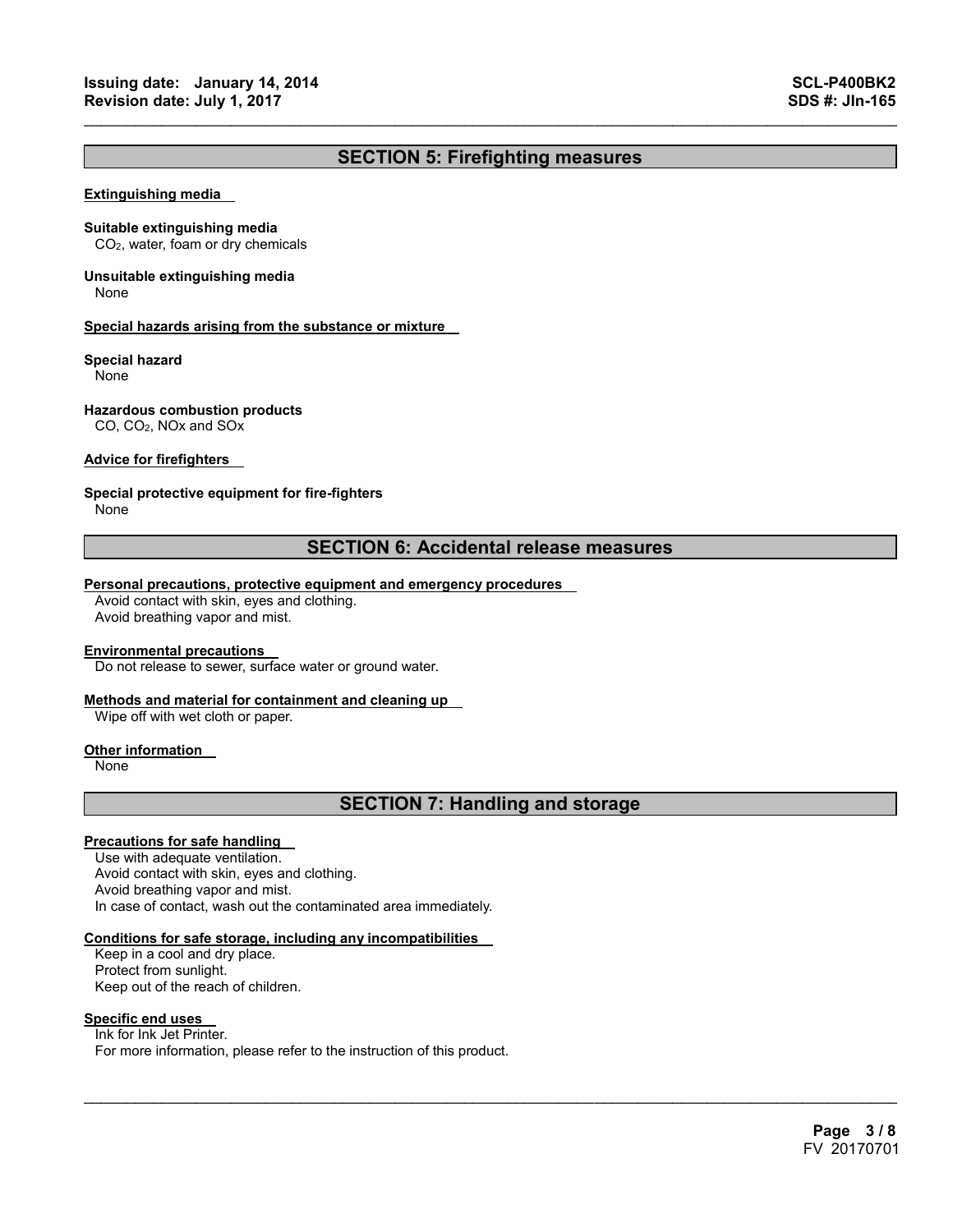# **SECTION 8: Exposure controls/personal protection**

 $\mathcal{L}_\mathcal{L} = \{ \mathcal{L}_\mathcal{L} = \{ \mathcal{L}_\mathcal{L} = \{ \mathcal{L}_\mathcal{L} = \{ \mathcal{L}_\mathcal{L} = \{ \mathcal{L}_\mathcal{L} = \{ \mathcal{L}_\mathcal{L} = \{ \mathcal{L}_\mathcal{L} = \{ \mathcal{L}_\mathcal{L} = \{ \mathcal{L}_\mathcal{L} = \{ \mathcal{L}_\mathcal{L} = \{ \mathcal{L}_\mathcal{L} = \{ \mathcal{L}_\mathcal{L} = \{ \mathcal{L}_\mathcal{L} = \{ \mathcal{L}_\mathcal{$ 

### **Control parameters**

### **Exposure limits**

| <b>Chemical name</b> | EU OEL          | <b>OSHA PEL</b>                                                                                              | <b>ACGIH TLV</b>          | <b>Australia OEL</b>      |
|----------------------|-----------------|--------------------------------------------------------------------------------------------------------------|---------------------------|---------------------------|
| Carbon black         | Not established | TWA: $3.5 \text{ mg/m}^3$                                                                                    | TWA: $3.0 \text{ mg/m}^3$ | TWA: $3.0 \text{ mg/m}^3$ |
| Glycerin             | Not established | (as mist)<br><b>Total dust</b><br>TWA: $15 \text{ mg/m}^3$<br>Respirable fraction<br>TWA: $5 \text{ mg/m}^3$ | Not established           | TWA: $10 \text{ mg/m}^3$  |

### **Exposure controls**

**Appropriate engineering controls** No special ventilation equipment is needed under intended use of this product.

**Individual protection measures, such as personal protective equipment Exercise** 

| <b>Eye/face protection</b>    | Not required   |
|-------------------------------|----------------|
| <b>Skin protection</b>        | Not required   |
| <b>Respiratory protection</b> | Not required   |
| <b>Thermal hazards</b>        | Not applicable |

# **SECTION 9: Physical and chemical properties**

 $\mathcal{L}_\mathcal{L} = \mathcal{L}_\mathcal{L} = \mathcal{L}_\mathcal{L} = \mathcal{L}_\mathcal{L} = \mathcal{L}_\mathcal{L} = \mathcal{L}_\mathcal{L} = \mathcal{L}_\mathcal{L} = \mathcal{L}_\mathcal{L} = \mathcal{L}_\mathcal{L} = \mathcal{L}_\mathcal{L} = \mathcal{L}_\mathcal{L} = \mathcal{L}_\mathcal{L} = \mathcal{L}_\mathcal{L} = \mathcal{L}_\mathcal{L} = \mathcal{L}_\mathcal{L} = \mathcal{L}_\mathcal{L} = \mathcal{L}_\mathcal{L}$ 

# **Information on basic physical and chemical properties**

| Appearance                                    | <b>Black liquid</b>                |
|-----------------------------------------------|------------------------------------|
| Odor                                          | Slight odor                        |
| <b>Odor threshold</b>                         | Not available                      |
| рH                                            | 7-9                                |
| Melting point/Freezing point (°C)             | Not available                      |
| Initial boiling point and boiling range (°C)  | Not available                      |
| Flash point $(^{\circ}C)$                     | None (Estimate)                    |
| <b>Evaporation rate</b>                       | Not available                      |
| Flammability (solid, gas)                     | Neither flammable nor combustible. |
| Upper/lower flammability or explosive limits  |                                    |
| <b>Upper flammability limit</b>               | Not available                      |
| Lower flammability limit                      | Not available                      |
| Upper explosive limit                         | Not available                      |
| Lower explosive limit                         | Not available                      |
| Vapor pressure                                | Not available                      |
| <b>Vapor density</b>                          | Not available                      |
| <b>Relative density</b>                       | $10 - 11$                          |
| Solubility(ies)                               | Water: Miscible                    |
| <b>Partition coefficient: n-octanol/water</b> | Not available                      |
| Autoignition temperature (°C)                 | Not available                      |
| Decomposition temperature (°C)                | Not available                      |
| Viscosity (mPa $\cdot$ s)                     | $1 - 5$                            |
| <b>Explosive properties</b>                   | None (Estimate)                    |
| <b>Oxidizing properties</b>                   | None (Estimate)                    |
|                                               |                                    |

**Other information** 

None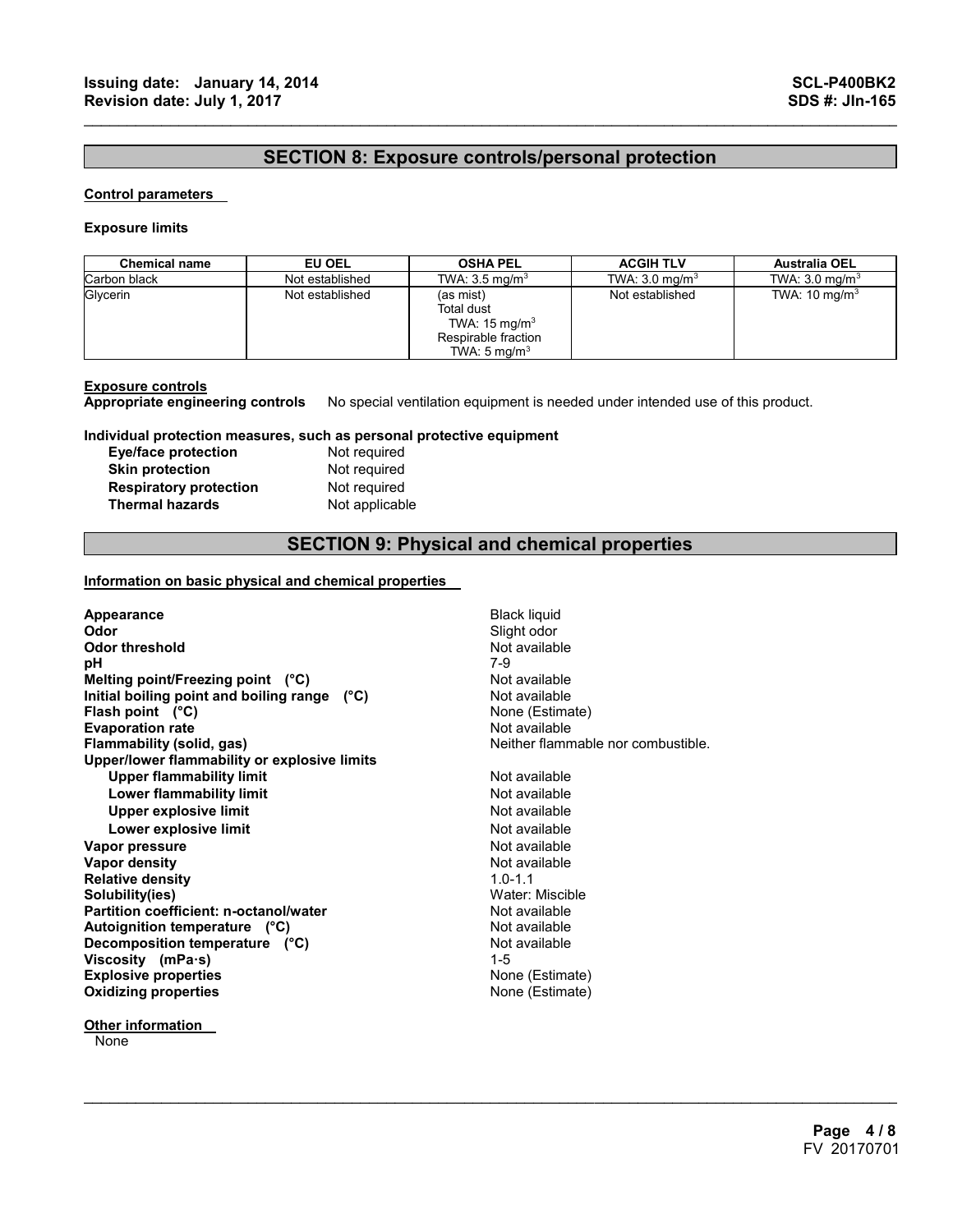# **SECTION 10: Stability and reactivity**

 $\mathcal{L}_\mathcal{L} = \{ \mathcal{L}_\mathcal{L} = \{ \mathcal{L}_\mathcal{L} = \{ \mathcal{L}_\mathcal{L} = \{ \mathcal{L}_\mathcal{L} = \{ \mathcal{L}_\mathcal{L} = \{ \mathcal{L}_\mathcal{L} = \{ \mathcal{L}_\mathcal{L} = \{ \mathcal{L}_\mathcal{L} = \{ \mathcal{L}_\mathcal{L} = \{ \mathcal{L}_\mathcal{L} = \{ \mathcal{L}_\mathcal{L} = \{ \mathcal{L}_\mathcal{L} = \{ \mathcal{L}_\mathcal{L} = \{ \mathcal{L}_\mathcal{$ 

### **Reactivity**

None

### **Chemical stability**

**Stable** 

# **Possibility of hazardous reactions**

None

### **Conditions to avoid**

None

### **Incompatible materials**

Acids, bases, oxidizing materials and reducing agents.

### **Hazardous decomposition products**

CO, CO2, NOx and SOx

# **SECTION 11: Toxicological information**

### **Information on toxicological effects**

| <b>Acute toxicity</b>             | Not available                                                                                                                                                                                                                                                                                                                                                                                                                                                  |
|-----------------------------------|----------------------------------------------------------------------------------------------------------------------------------------------------------------------------------------------------------------------------------------------------------------------------------------------------------------------------------------------------------------------------------------------------------------------------------------------------------------|
| <b>Skin corrosion/irritation</b>  | Not irritant (rabbit)<br>OECD Guidelines No.404 (2002), (EC) 440/2008 Method B4                                                                                                                                                                                                                                                                                                                                                                                |
| Serious eye damage/eye irritation | Mild irritant (rabbit)<br>OECD Guidelines No.405 (2012), (EC) 440/2008 Method B5                                                                                                                                                                                                                                                                                                                                                                               |
| Respiratory or skin sensitization | Not sensitizing (LLNA, mouse)<br>OECD Guidelines No.429 (2010), (EC) 440/2008 Method B42                                                                                                                                                                                                                                                                                                                                                                       |
| Germ cell mutagenicity            | Ames test: Negative                                                                                                                                                                                                                                                                                                                                                                                                                                            |
| Carcinogenicity                   | The IARC evaluated carbon black, as a Group 2B carcinogen, for which there is inadequate<br>human evidence, but sufficient animal evidence. The latter is based upon the development<br>of lung tumors in rats receiving chronic inhalation exposure to powdered carbon black at<br>revels that induce particle overload of the lung. However, the amount of inhalation exposure<br>to powdered carbon black is negligible under intended use of this product. |
| <b>Reproductive toxicity</b>      | Not available                                                                                                                                                                                                                                                                                                                                                                                                                                                  |
| <b>STOT - single exposure</b>     | Not available                                                                                                                                                                                                                                                                                                                                                                                                                                                  |
| <b>STOT - repeated exposure</b>   | Not available                                                                                                                                                                                                                                                                                                                                                                                                                                                  |
| <b>Aspiration hazard</b>          | Not available                                                                                                                                                                                                                                                                                                                                                                                                                                                  |
| <b>Other information</b>          | Not available                                                                                                                                                                                                                                                                                                                                                                                                                                                  |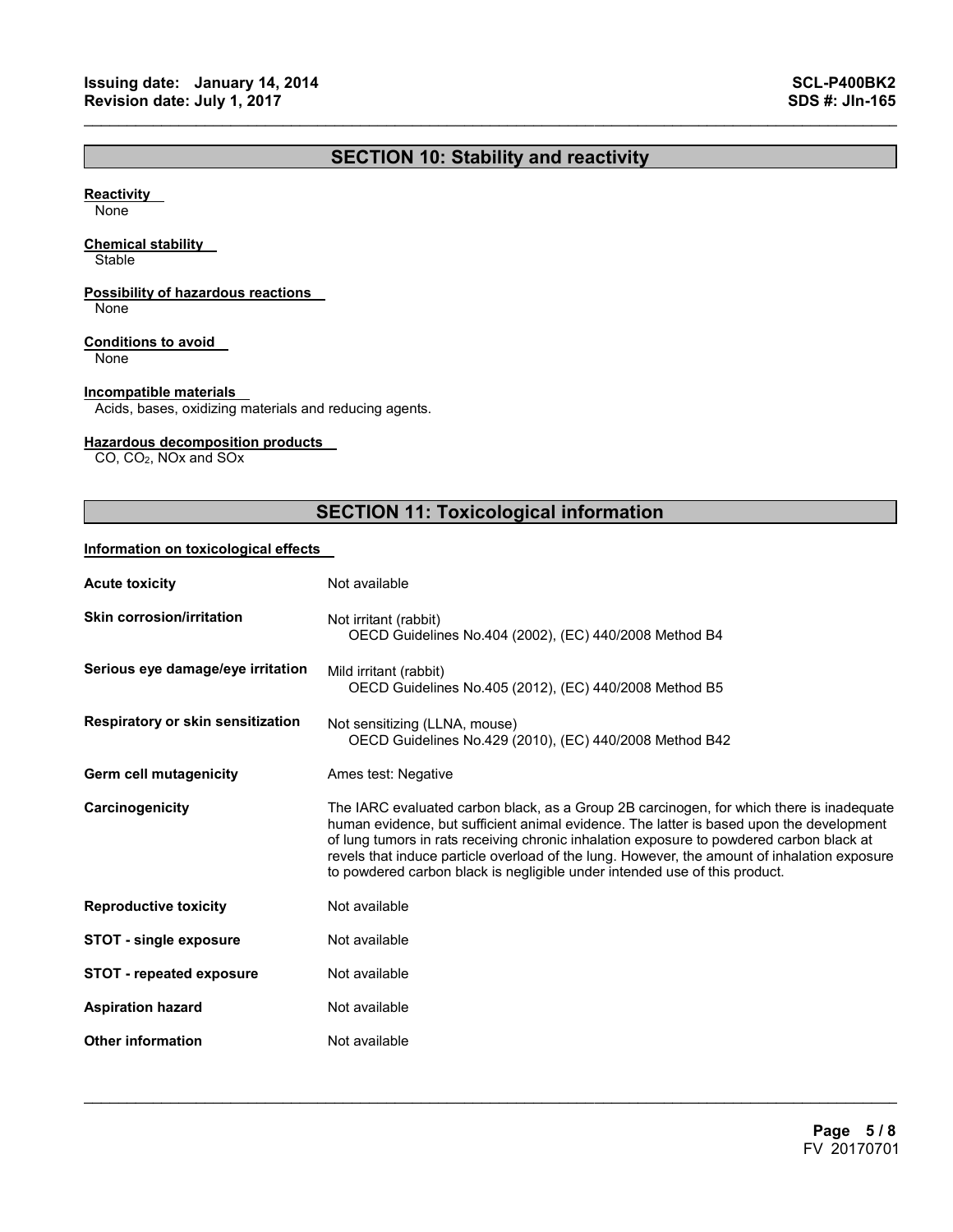# **SECTION 12: Ecological information**

 $\mathcal{L}_\mathcal{L} = \{ \mathcal{L}_\mathcal{L} = \{ \mathcal{L}_\mathcal{L} = \{ \mathcal{L}_\mathcal{L} = \{ \mathcal{L}_\mathcal{L} = \{ \mathcal{L}_\mathcal{L} = \{ \mathcal{L}_\mathcal{L} = \{ \mathcal{L}_\mathcal{L} = \{ \mathcal{L}_\mathcal{L} = \{ \mathcal{L}_\mathcal{L} = \{ \mathcal{L}_\mathcal{L} = \{ \mathcal{L}_\mathcal{L} = \{ \mathcal{L}_\mathcal{L} = \{ \mathcal{L}_\mathcal{L} = \{ \mathcal{L}_\mathcal{$ 

### **Toxicity**

### **Ecotoxicity effects**

Not available

# **Persistence and degradability**

Not available

### **Bioaccumulative potential**

Not available

### **Mobility in soil**

Not available

### **Results of PBT and vPvB assessment**

No results that the component(s) of this ink meet(s) the PBT or vPvB criteria under Regulation (EC) No 1907/2006.

### **Other adverse effects**

Not available

# **SECTION 13: Disposal considerations**

### **Waste treatment methods**

Disposal should be subject to federal, state and local laws.

| <b>SECTION 14: Transport information</b>                                     |                                                                                                                 |  |
|------------------------------------------------------------------------------|-----------------------------------------------------------------------------------------------------------------|--|
| <b>UN number</b>                                                             | None                                                                                                            |  |
| UN proper shipping name                                                      | None                                                                                                            |  |
| <b>Transport hazard class</b>                                                | None                                                                                                            |  |
| Packing group                                                                | None                                                                                                            |  |
| <b>Environmental hazards</b>                                                 | Not classified as environmentally hazardous under UN Model Regulations and<br>marine pollutant under IMDG Code. |  |
| <b>Special precautions for users</b>                                         | None                                                                                                            |  |
| Transport in bulk according to Annex II of<br><b>MARPOL and the IBC Code</b> | Not applicable                                                                                                  |  |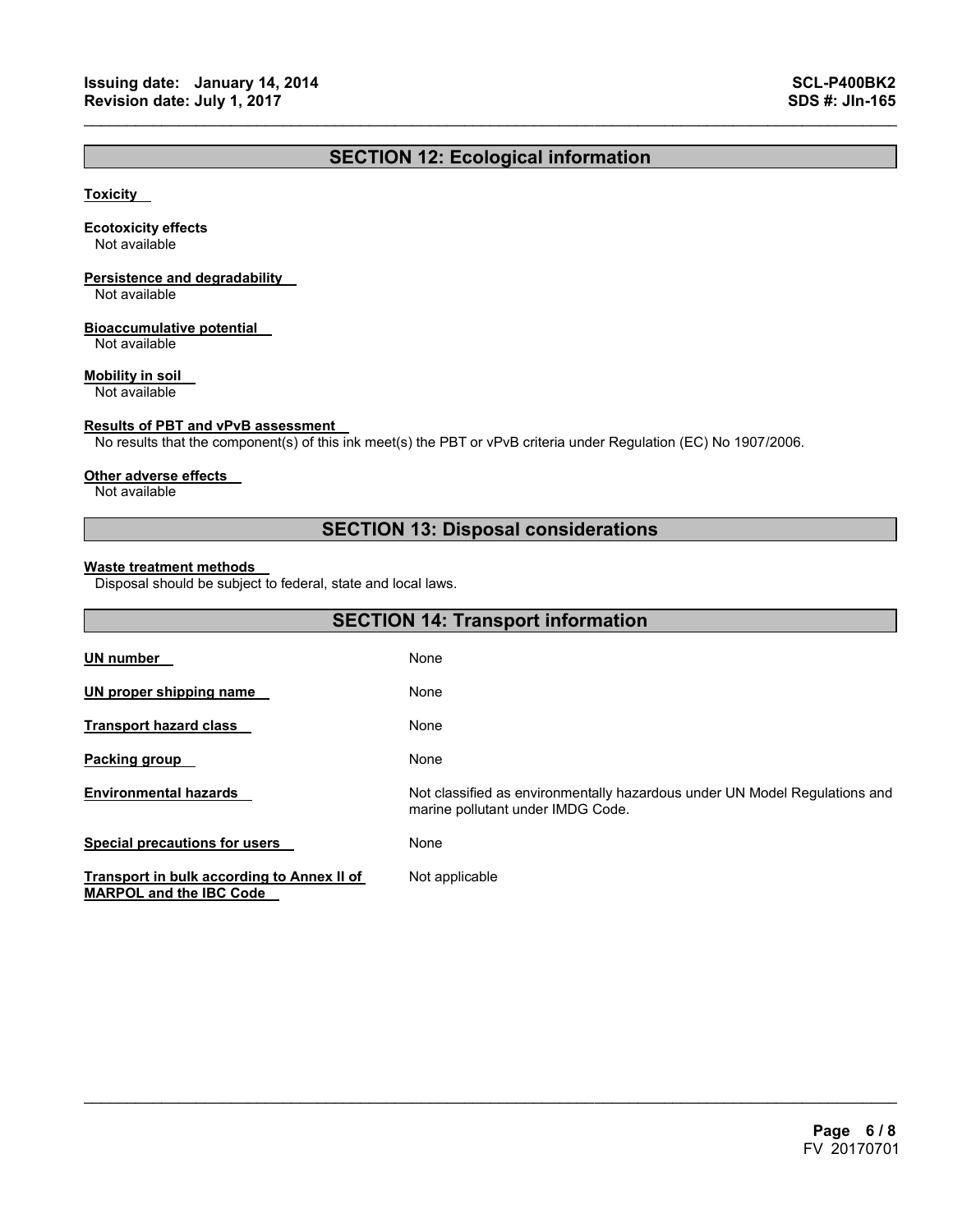# **SECTION 15: Regulatory information**

 $\mathcal{L}_\mathcal{L} = \{ \mathcal{L}_\mathcal{L} = \{ \mathcal{L}_\mathcal{L} = \{ \mathcal{L}_\mathcal{L} = \{ \mathcal{L}_\mathcal{L} = \{ \mathcal{L}_\mathcal{L} = \{ \mathcal{L}_\mathcal{L} = \{ \mathcal{L}_\mathcal{L} = \{ \mathcal{L}_\mathcal{L} = \{ \mathcal{L}_\mathcal{L} = \{ \mathcal{L}_\mathcal{L} = \{ \mathcal{L}_\mathcal{L} = \{ \mathcal{L}_\mathcal{L} = \{ \mathcal{L}_\mathcal{L} = \{ \mathcal{L}_\mathcal{$ 

### **Safety, health and environmental regulations/legislation specific for the substance or mixture**

| [EU information]<br>(EC) No 1907/2006 Authorisation<br>(EC) No 1907/2006 Restriction<br>(EC) No 1005/2009<br>(EC) No 850/2004<br>(EC) No 649/2012<br><b>Chemical Safety Assessment under</b><br>(EC)No1907/2006 | Not regulated<br>Not regulated<br>Not regulated<br>Not regulated<br>Not regulated<br>Not assessed                                          |
|-----------------------------------------------------------------------------------------------------------------------------------------------------------------------------------------------------------------|--------------------------------------------------------------------------------------------------------------------------------------------|
| [USA information]<br>TSCA Sec 4,5,6,7,8,12b<br>OSHA-HCS Classification/Label<br><b>FHSA Classification/Label</b><br>SARA Title III Sec 313<br>California Proposition 65                                         | Not regulated<br>Not classified as hazardous<br>Not classified as hazardous<br>None<br>None                                                |
| [Canada information]<br><b>CEPA Sec 81 (DSL and NDSL listing</b>                                                                                                                                                | Not applicable (Manufactured article)                                                                                                      |
| status)<br>HPA (WHMIS)                                                                                                                                                                                          | Not applicable (Manufactured article)                                                                                                      |
| [Australia information]<br><b>WHS Regulations Chap 7 Part 7.1</b>                                                                                                                                               | <b>ICNA Act Sec 21 (AICS listing status)</b> This product contains ingredients that are not listed on AICS.<br>Not classified as hazardous |
| <b>Other information</b>                                                                                                                                                                                        | None                                                                                                                                       |

# **SECTION 16: Other information**

 $\mathcal{L}_\mathcal{L} = \mathcal{L}_\mathcal{L} = \mathcal{L}_\mathcal{L} = \mathcal{L}_\mathcal{L} = \mathcal{L}_\mathcal{L} = \mathcal{L}_\mathcal{L} = \mathcal{L}_\mathcal{L} = \mathcal{L}_\mathcal{L} = \mathcal{L}_\mathcal{L} = \mathcal{L}_\mathcal{L} = \mathcal{L}_\mathcal{L} = \mathcal{L}_\mathcal{L} = \mathcal{L}_\mathcal{L} = \mathcal{L}_\mathcal{L} = \mathcal{L}_\mathcal{L} = \mathcal{L}_\mathcal{L} = \mathcal{L}_\mathcal{L}$ 

### **Full text of H-statements referred to under sections 2 and 3**

H302: Harmful if swallowed.

H315: Causes skin irritation.

H317: May cause an allergic skin reaction.

H318: Causes serious eye damage.

H319: Causes serious eye irritation.

H400: Very toxic to aquatic life.

### **Annex**

None

**Issuing date:** January 14, 2014

- **Revision date:** July 1, 2017
- **Revision note:** Entirely revised